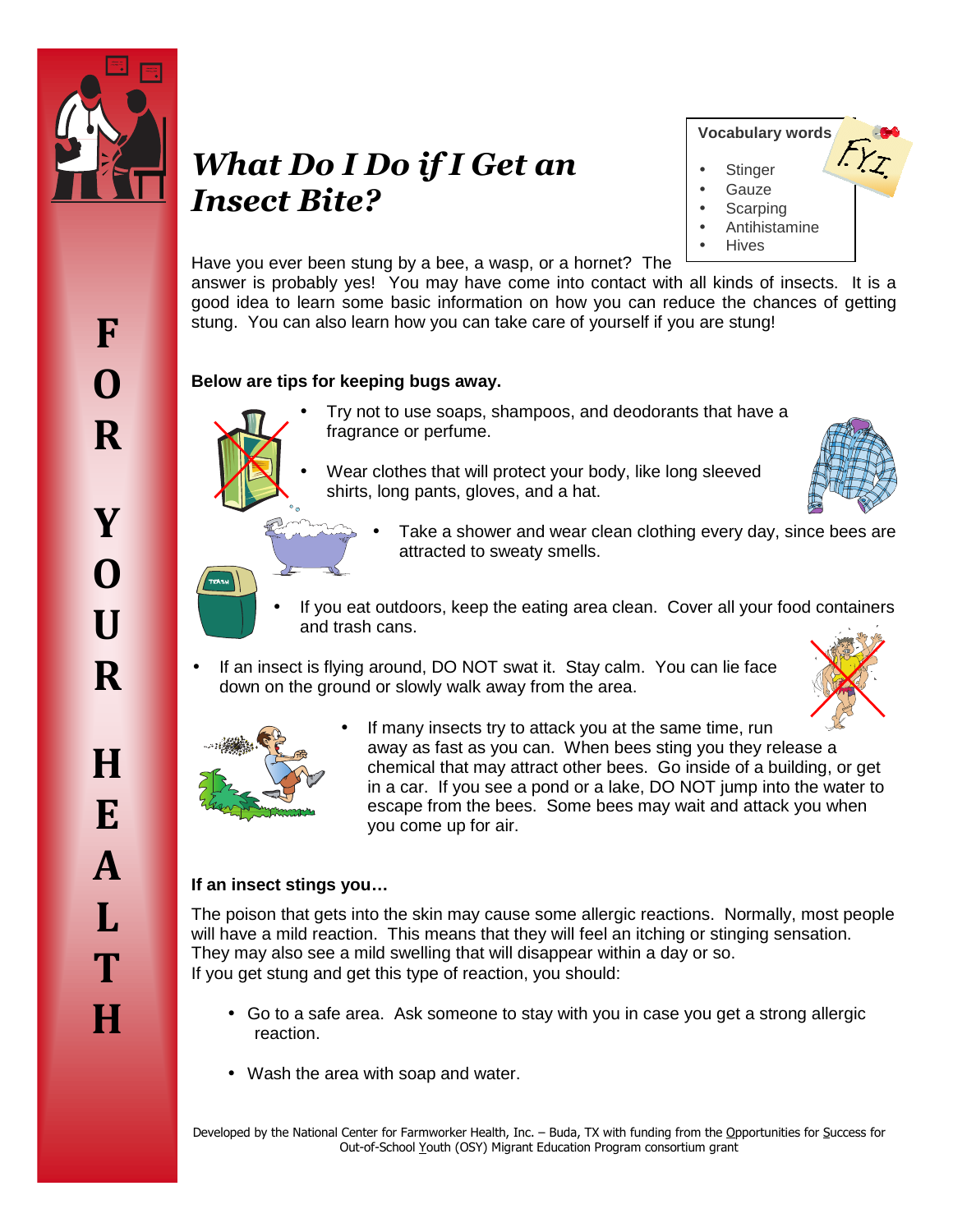- Remove the stinger by using gauze and wiping over the area, or by scraping a straight-edged object across the stinger. Do not squeeze the stinger or use tweezers.
- Fill a cloth with ice and place it over the infected area to help reduce the pain and swelling.
- Make a paste with baking soda. Leave it on the stung area for a few minutes. The paste can be made by mixing 3 parts of baking soda with 1 part of water.
- You can also ask a pharmacist what kind of an antihistamine you can take to alleviate the symptoms. An example of an antihistamine is Benadryl.

A small number of people can have a very strong allergic reaction immediately. They may feel dizzy and confused. They may have a very hard time breathing. Their lips and throat can become swollen. They may get hives. They may have cramps and vomit. They may become unconscious. If someone has this kind of reaction, it is a medical emergency. Call 911. While you wait for the ambulance you should:

| ⋗ | Find out if the person is carrying a medicine to treat the allergic reaction,<br>for example an EpiPen. Give the person the medicine according to the<br>written instructions on the label. |
|---|---------------------------------------------------------------------------------------------------------------------------------------------------------------------------------------------|
| ➤ | Give the person an antihistamine pill if they can swallow it without<br>choking.                                                                                                            |
|   | Have the person lie still on his or her back with the feet higher than the<br>head.                                                                                                         |
| ➤ | Loosen any tight clothing. Do not give the person anything to drink.                                                                                                                        |

#### Vocabulary & Definitions

| Stinger:              | The part of the insect's body that has the poison. This stays in your skin when the insect<br>bites you.                                   |
|-----------------------|--------------------------------------------------------------------------------------------------------------------------------------------|
| Gauze:                | A very thin and light piece of cloth that people use to clean and cover wounds. You can buy<br>it in your local grocery store or pharmacy. |
| Scraping:             | To push or draw a straight-edged object across the surface. This could be a phone or credit<br>card.                                       |
| <b>Antihistamine:</b> | A type of medicine that is used for treating an allergy.                                                                                   |
| Hives:                | Bumps on the skin that are slightly raised, smooth, and flat that cause severe itching.                                                    |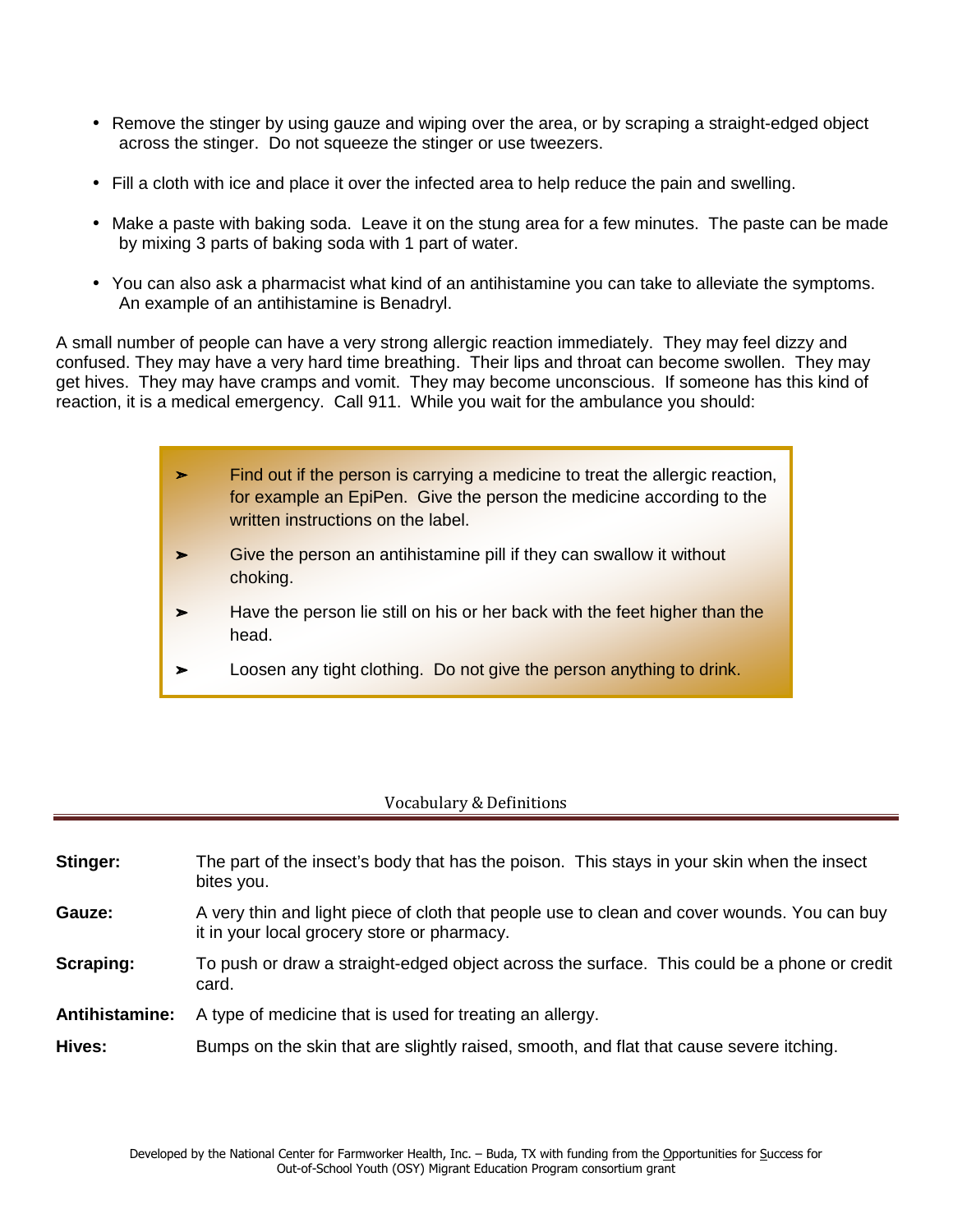#### Lesson Plan

#### What Do I Do If I Get an Insect Bite?

| Materials needed                                           | <b>Handouts</b>                                                                                                                                                          | <b>Estimated time</b> |
|------------------------------------------------------------|--------------------------------------------------------------------------------------------------------------------------------------------------------------------------|-----------------------|
| Dry erase board and<br>dry erase markers<br><b>Pencils</b> | "What Do I Do If I Get an Insect Bite?" Lesson<br>$\bullet$<br>"Listening Activity" Handout<br>$\bullet$<br><b>Skills Practice Worksheet</b><br>Pre-post Workshop Survey | 1 Hour                |

**NOTE TO INSTRUCTOR:** To accommodate the literacy levels and educational experiences of the participants, oral and/or group activities may be substituted for reading, writing, skills practice, and survey activities.

| <b>Elements</b>      | <b>Activities</b>                                                                                                                                   | <b>Notes</b>                                                                                                                                                                                                                                         |
|----------------------|-----------------------------------------------------------------------------------------------------------------------------------------------------|------------------------------------------------------------------------------------------------------------------------------------------------------------------------------------------------------------------------------------------------------|
| Preparation          | Introduce the topic<br>$\bullet$<br>Time: 5 minutes                                                                                                 | 1. Have you ever been stung by an insect? What<br>was it like?<br>2. What do you do to avoid insect bites?<br>3. What would you do to help a person who has<br>a strong allergic reaction after being stung by<br>an insect?                         |
|                      | <b>Conduct the Pre-Test</b><br>Time: 5 minutes                                                                                                      | Distribute Pre-Test, and ask students to turn it<br>$\bullet$<br>in when it is complete.                                                                                                                                                             |
|                      | Introduce the new<br>vocabulary<br>Time: 5 minutes                                                                                                  | Write the vocabulary words on the board, and<br>ask the students to read them aloud. Ask the<br>students if they know what they mean.<br>Provide students with the definitions. Use<br>"What Do I Do If I Get an Insect Bite?" Lesson.               |
| <b>Instructions</b>  | Read the lesson on "What<br>$\bullet$<br>Do I Do If I Get an Insect<br>Bite?"<br>Time: 10 minutes                                                   | Instructor leads guided reading of topic.<br>$\bullet$                                                                                                                                                                                               |
|                      | Identify the vocabulary<br>words in the lesson<br>Time: 5 minutes                                                                                   | Students identify the vocabulary words by<br>circling them in the lesson.                                                                                                                                                                            |
|                      | Distribute and review the<br>$\bullet$<br><b>Skills Practice Worksheet</b><br>with the students, and ask<br>them to complete it<br>Time: 25 minutes | Activity 1: Students have 10 minutes to<br>$\bullet$<br>complete this activity.<br>Activity 2: Students have 10 minutes to<br>$\bullet$<br>complete this activity.<br>Activity 3: Students have 5 minutes to<br>$\bullet$<br>complete this activity. |
| <b>Concept Check</b> | <b>Conduct Post Test</b><br>$\bullet$<br>Time: 5 minutes                                                                                            | Students complete Post Test.<br>$\bullet$                                                                                                                                                                                                            |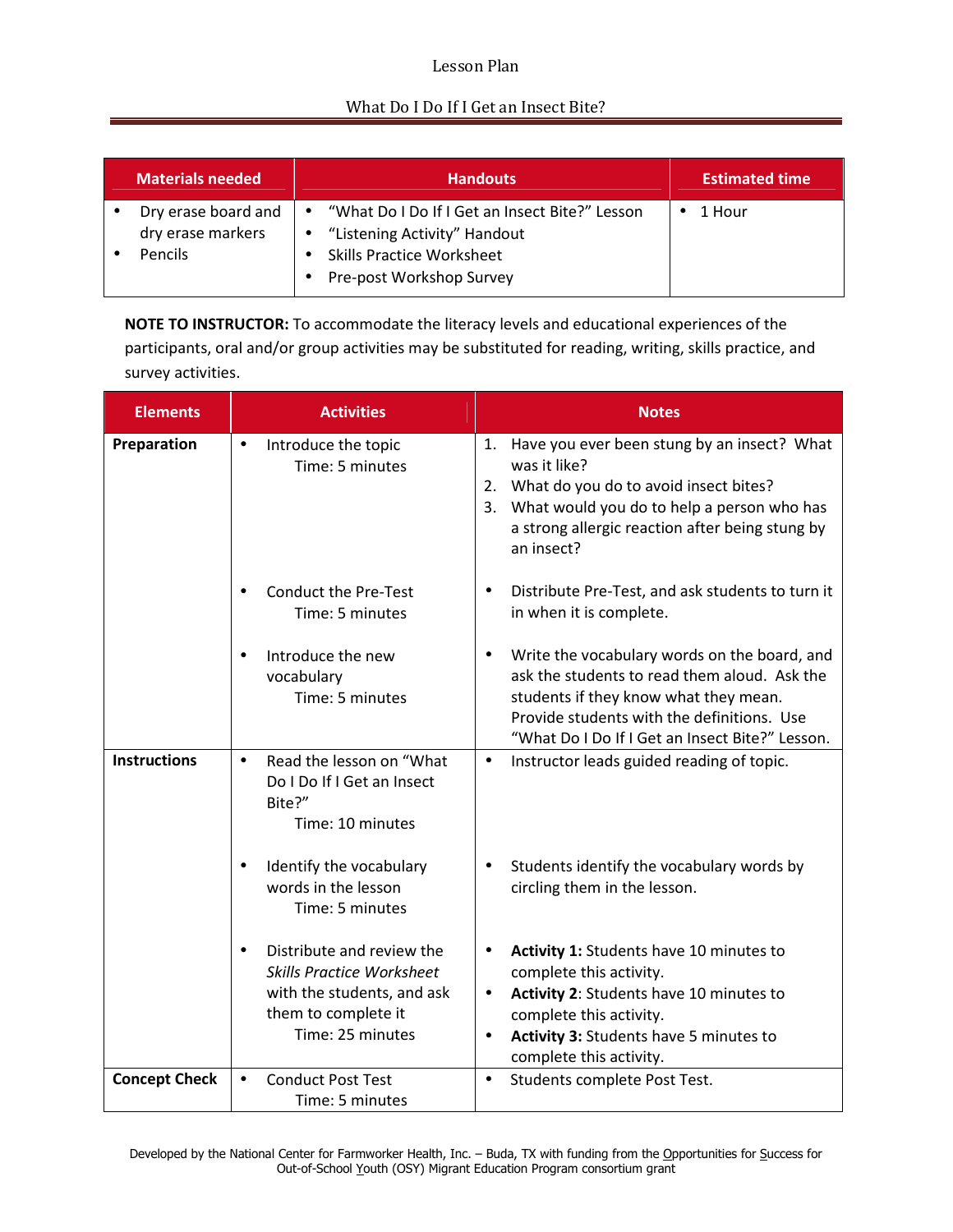

| Name: |  |
|-------|--|
| Date: |  |

# **Activity 1: Let's Read the Newspaper! THE ONE I DID FIRST**

Kern County, CA – Yesterday afternoon, in an almond orchard, a swarm of bees attacked a group of farmworkers. Apparently, a farmworker hit a beehive by accident with a stick. About 20 people were stung, and one man had around 1000 stings. This man died before the ambulance arrived in the field. Farmworkers said that he tried running really fast. All of a sudden, he could not breathe anymore. His face was swollen and full of hives. His coworkers gave him water to help him but the water did not help. Authorities are now investigating the cause of his death.

\_\_\_\_\_\_\_\_\_\_\_\_\_\_\_\_\_\_\_\_\_\_\_\_\_\_\_\_\_\_\_\_\_\_\_\_\_\_\_\_\_\_\_\_\_\_\_\_\_\_\_\_\_\_\_\_\_\_\_\_\_\_\_\_\_\_\_\_\_\_\_\_\_\_\_\_\_\_\_\_\_\_\_\_\_\_\_

\_\_\_\_\_\_\_\_\_\_\_\_\_\_\_\_\_\_\_\_\_\_\_\_\_\_\_\_\_\_\_\_\_\_\_\_\_\_\_\_\_\_\_\_\_\_\_\_\_\_\_\_\_\_\_\_\_\_\_\_\_\_\_\_\_\_\_\_\_\_\_\_\_\_\_\_\_\_\_\_\_\_\_\_\_\_\_

\_\_\_\_\_\_\_\_\_\_\_\_\_\_\_\_\_\_\_\_\_\_\_\_\_\_\_\_\_\_\_\_\_\_\_\_\_\_\_\_\_\_\_\_\_\_\_\_\_\_\_\_\_\_\_\_\_\_\_\_\_\_\_\_\_\_\_\_\_\_\_\_\_\_\_\_\_\_\_\_\_\_\_\_\_\_\_

\_\_\_\_\_\_\_\_\_\_\_\_\_\_\_\_\_\_\_\_\_\_\_\_\_\_\_\_\_\_\_\_\_\_\_\_\_\_\_\_\_\_\_\_\_\_\_\_\_\_\_\_\_\_\_\_\_\_\_\_\_\_\_\_\_\_\_\_\_\_\_\_\_\_\_\_\_\_\_\_\_\_\_\_\_\_\_

- 1. Why do you think the farmworker died?
- 2. What would you have done while help was on the way?

## **Activity 1: What Can I Do To Protect Myself From Insects?**

Next to each illustration, write down what you should do to keep insects away from you.





# **Activity 3: Now, Listen Up!:**

Listen to your teacher's instructions carefully.

| <b>Question</b> | <b>True</b> | <b>False</b> |
|-----------------|-------------|--------------|
|                 |             |              |
|                 |             |              |
|                 |             |              |
|                 |             |              |
|                 |             |              |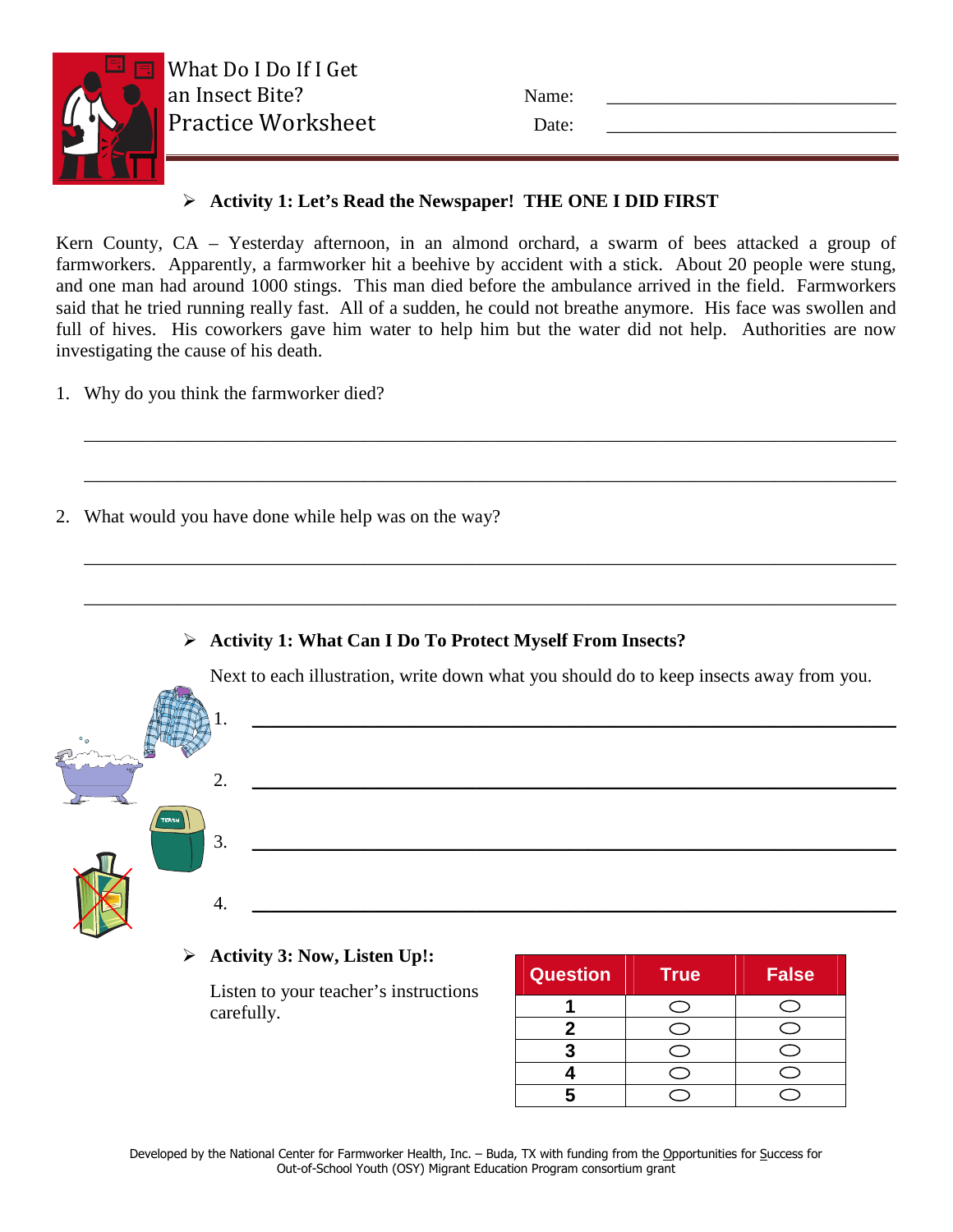|                                                                                                                                                                                                                       | <b>Listening Activity</b><br>Now, Listen Up!                                                                                                     |  |  |  |
|-----------------------------------------------------------------------------------------------------------------------------------------------------------------------------------------------------------------------|--------------------------------------------------------------------------------------------------------------------------------------------------|--|--|--|
| <b>Purpose:</b><br>Time:                                                                                                                                                                                              | To practice listening comprehension<br>5 minutes                                                                                                 |  |  |  |
|                                                                                                                                                                                                                       | 1. Tell your students that in this activity they will practice their listening<br>comprehension skills.                                          |  |  |  |
|                                                                                                                                                                                                                       | 2. State that you are going to read five different statements twice.                                                                             |  |  |  |
|                                                                                                                                                                                                                       | 3. Let them know that after you finish reading the statement for the second<br>time, they need to decide whether the statement is true or false. |  |  |  |
| 4. At the end, check the students' answers to make sure they are correct. If<br>some students do not have the right answer, invite other students to<br>participate in the discussion until the information is clear. |                                                                                                                                                  |  |  |  |

# True or False?

|    | <b>Statement</b>                                                                                                     | <b>True</b> | <b>False</b> |
|----|----------------------------------------------------------------------------------------------------------------------|-------------|--------------|
|    | 1) If you get stung by an insect, you should wash the area with soap and<br>water.                                   |             |              |
|    | When you get stung by an insect, there is nothing you can do to reduce<br>the pain and the swelling.                 |             |              |
|    | 3) The best way to remove the stinger is by using tweezers.                                                          |             |              |
| 4) | If one stinging insect is flying around you, YOU SHOULD NOT swat at<br>it to make it go away.                        |             |              |
|    | 5) If many stinging insects try to attack you, you should run away and get<br>inside a building or a car to be safe. |             |              |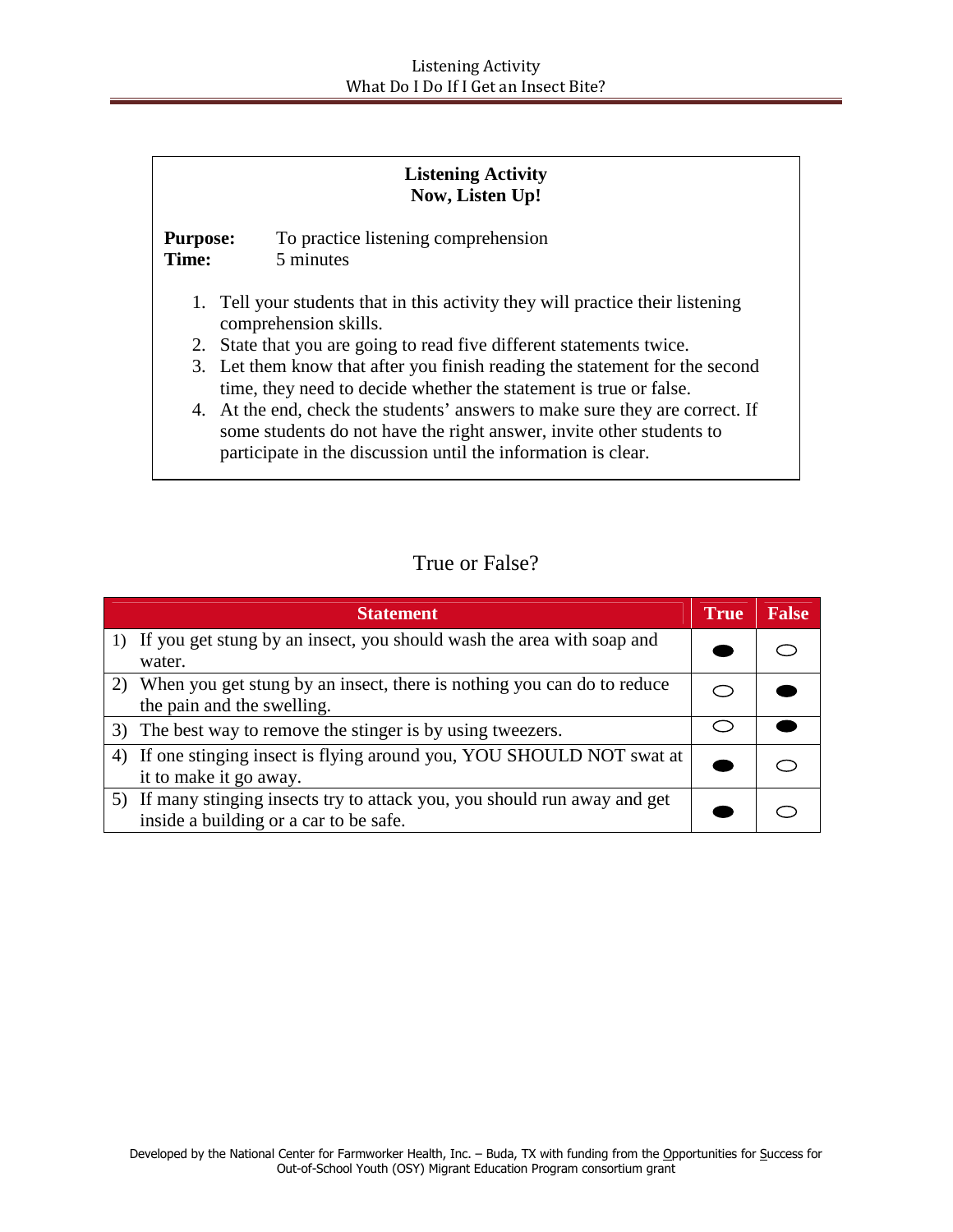What Do I Do if I Get an Insect Bite?



| Date: |  |
|-------|--|
| Name: |  |

|                                                                                                        | Circle the correct answer.                                                              |                             |
|--------------------------------------------------------------------------------------------------------|-----------------------------------------------------------------------------------------|-----------------------------|
| 1. Can insects bite or sting you?                                                                      | Yes                                                                                     | N <sub>0</sub>              |
| 2. Which of the following is something you<br>can do to take care of an insect bite or sting?          | b. remove the stinger<br>c. wash the area with soap<br>and water<br>d. all of the above | a. make a baking soda paste |
| 3. If a person passes out because of an insect<br>bite, what should you do?                            | call 911                                                                                | keep on<br>working          |
| 4. An <i>antihistamine</i> is a type of medicine to<br>treat allergies.                                | True                                                                                    | False                       |
| 5. If many insects try to attack you at the same<br>time, should you go inside a building or a<br>car? | Yes                                                                                     | N <sub>o</sub>              |
|                                                                                                        | Total Correct:                                                                          |                             |